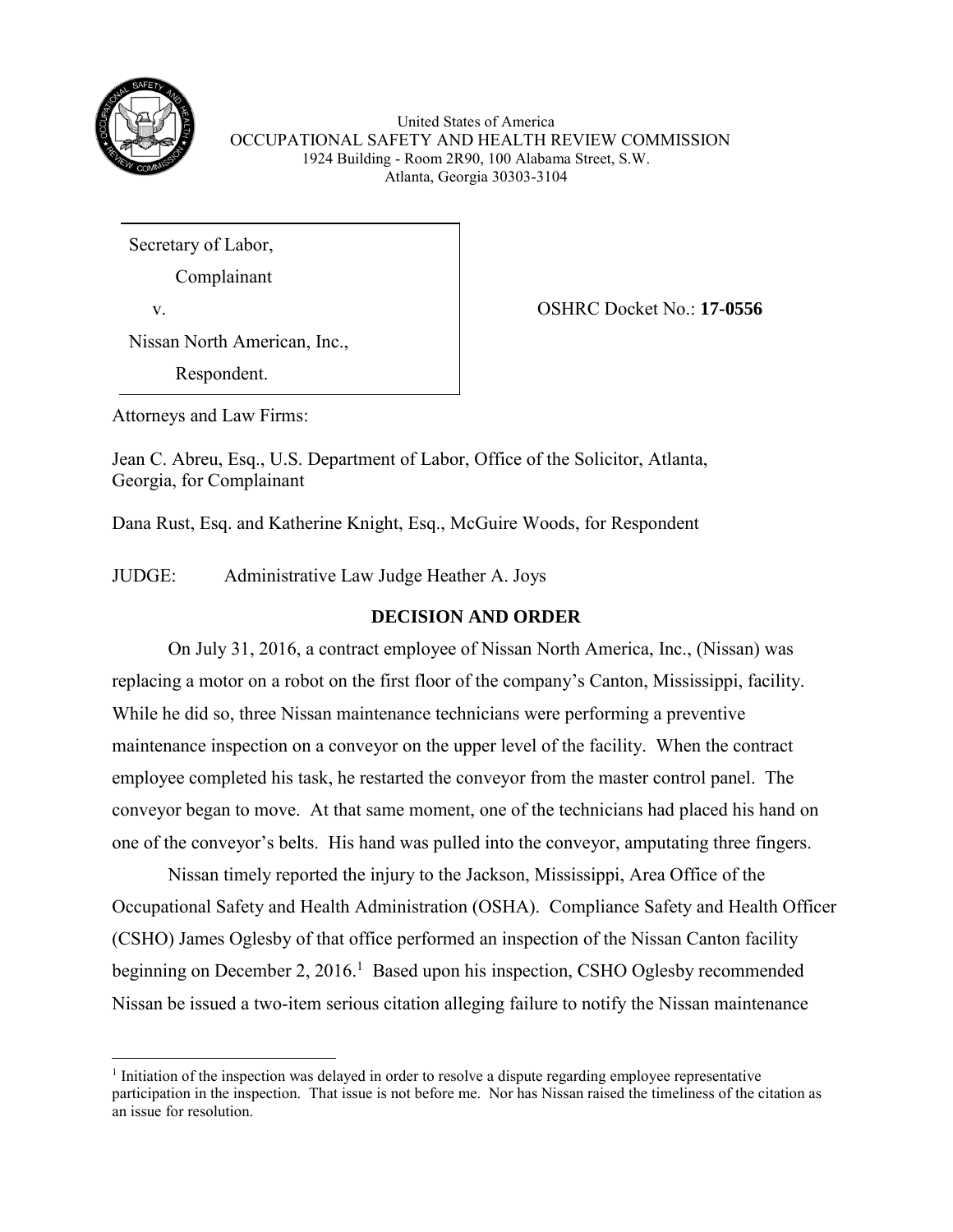technicians of the restart of the conveyor and failure to properly train them on lockout procedures for the conveyor. The Secretary proposes a total penalty of \$ 21,140.00 for the Citation. Nissan timely contested the Citation bringing the matter before the Occupational Safety and Health Review Commission pursuant to  $\S$  10(c) of the Occupational Safety and Health Act of 1970, 29 U.S.C. § 651-678 (the Act).

I held a hearing in this matter on March 21, 2018, in Jackson, Mississippi. The parties filed post-hearing briefs on May 17, 2018.<sup>2</sup>

For the reasons discussed below, Item 1, Citation 1, is **VACATED**; Item 2, Citation 1, is **AFFIRMED,** and a penalty of \$12,675.00 is assessed.

### **JURISDICTION**

At the hearing, the parties stipulated jurisdiction of this action is conferred upon the Commission pursuant to  $\S$  10(c) of the Act. The parties also stipulated at the hearing that at all times relevant to this action, Nissan was an employer engaged in a business affecting interstate commerce within the meaning of  $\S 3(5)$  of the Act (Tr. 8). Based on the parties' stipulations and the facts presented, I find Nissan is an employer covered under the Act and the Commission has jurisdiction over this proceeding.

#### **BACKGROUND**

Nissan is an auto maker with a large facility in Canton, Mississippi. At that facility, the company employees over 6,000 individuals. Thousands of pieces of equipment are used throughout the facility in the manufacturing process. The equipment at issue is a conveyor. The conveyor is used to transfer auto bodies from one manufacturing process to another.

A portion of the conveyor is located above the main floor of the facility on the mezzanine level and is designated CP-M7.<sup>3</sup> No production occurs on the mezzanine level; it serves only as a transfer point from one of the main level production processes to another (Tr. 157; 218). The conveyor is electrically powered. Rather than moving continuously once energized, the conveyor moves via an automated process. As an auto body moves along the conveyor, it passes by "proximity switches." As the auto body passes the proximity switch, the switch is activated,

l

<sup>&</sup>lt;sup>2</sup> To the extent either party failed to raise any other arguments in its post-hearing brief, such arguments are deemed abandoned.

<sup>&</sup>lt;sup>3</sup> The elevated area in which the conveyor is located, as seen from ground level, is depicted in Exhibit C-2. The same area, as seen from the mezzanine, is depicted in Exhibit C-3. Exhibit R-1 contains a schematic of the conveyor.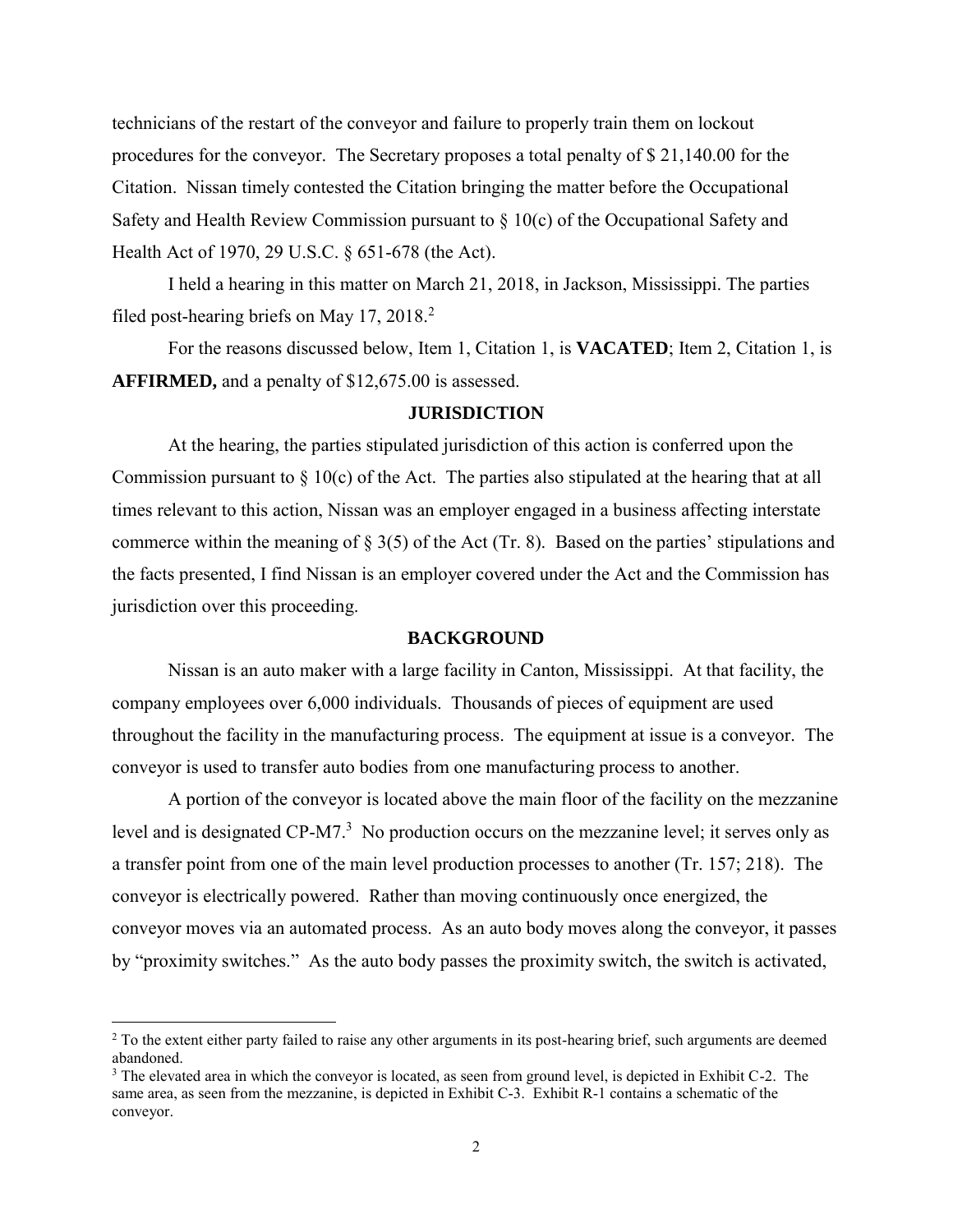sending a signal to the conveyor to move the auto body to the next area (Tr. 157). Brian Schuetzle, the maintenance manager for the Nissan Canton facility, described the process as follows:

The conveyor is dormant. As a unit moves into position, we block a proximity switch. When the proximity switch is blocked, the code, the program looks ahead. As it looks ahead, if the proximity switch ahead is not blocked or been set memory, then it knows that it's okay to advance that pallet unit to the next stage. Then it comes on.

## (Tr. 217).

 $\overline{\phantom{a}}$ 

Nissan employs its own maintenance technicians to perform service and maintenance on the equipment at the Canton facility, including the conveyor (Tr. 158). It also uses contract mechanics to work on mechanical systems (Tr. 158-59). Nissan trains its maintenance technicians. That training includes orientation training performed on the employee's start date followed by a 14-week hands-on training program at Nissan's training facility. After technicians have completed the 14-week training, they receive on-the-job training on each assigned task for several weeks. Included in the orientation training is a video providing an overview of lockout procedures (Exh. C-10 and C-11). The 14-week training and the on-the-job training all include lockout training. Nissan provides locks to technicians prior to their being assigned to work at the Canton facility. Contract mechanics generally have more experience than Nissan's technicians (Tr. 158). It is not clear on this record what, if any, training Nissan provides to the contract mechanics.

At the time of the accident, Robert Looney was a maintenance supervisor at the Nissan Canton facility (Tr. 144). He supervised a crew of 20 Nissan technicians and contract mechanics. His crew was approximately equally divided between the two types of workers (Tr. 158).

At the start of the shift on July 31, 2016, Supervisor Looney distributed written work orders to his crew (Tr. 144). He assigned three Nissan maintenance technicians – Technician 1, Technician 2, and the injured employee<sup>4</sup> - to perform a preventive maintenance inspection of the CP-M7 located on the mezzanine level. Technician 1 was more experienced and had, Supervisor Looney believed, performed the assigned preventive maintenance inspection previously (Tr. 151). Technician 2 and the injured employee were less experienced, having started with Nissan

<sup>4</sup> The names of hourly employees, including the name of the injured employee, have been omitted for privacy.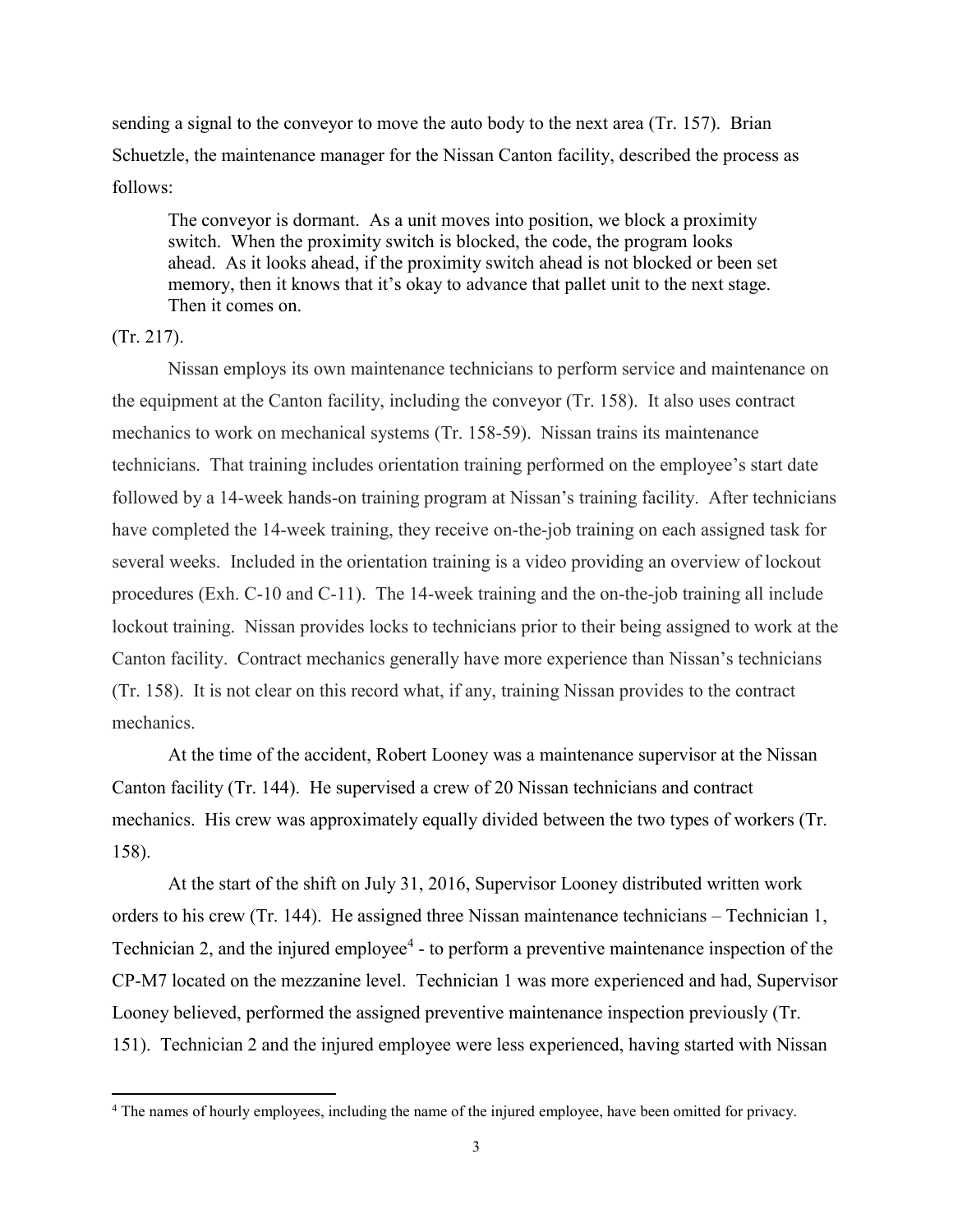in January of  $2016$ <sup>5</sup> Supervisor Looney provided little instruction regarding the preventive maintenance inspection other than a general admonition to be safe (Tr. 101, 119, 250). The injured employee asked Technician 1 whether he knew how to perform the assigned inspection, to which Technician 1 replied, "No."  $(Tr. 120)^6$  The injured employee then asked Technician 2 whether he knew what to do. Technician 2 told the injured employee he had done a similar inspection and would show him what the assignment involved  $(Tr. 120)^7$ 

The three technicians proceeded to the mezzanine level where Technician 2 began to show the injured employee how he had performed the assignment in the past by checking the "looseness of the belt and the conveyor, and mak[ing] sure the prox[imity] switches were working." (Tr. 120) They checked the functioning of the proximity switches by "flagging" them or placing a flashlight in front of each switch (Tr. 123). As they did so, a light on the back of the switch turned on, indicating it was working (Tr. 141). Because the conveyor was powered down, activating the switch did not cause the conveyor to move (Tr. 140-41). The switch locked in a "memory bit" that it had been flagged (Tr. 140). In addition to checking the functioning of the proximity switches, the injured employee and Technician 2 checked the belts that operated the conveyor (Tr. 103). Both technicians did so by pulling on the belt with their hands and visually checking its teeth (Tr. 103, 137).

At the same time, a contract mechanic was replacing the motor to a robot on the first level of the facility. To do so, the mechanic had shut down and locked out some portion of the

<sup>6</sup> Technician 1 contradicted this testimony. Regarding his conversation with the injured employee, he stated: A: Well, I just told him, "It's a visual PM; let's go ahead and look it over, and if you find anything wrong, write it down; if you don't, get on with the work here," you know. Q: Did you tell him, you know, the equipment was hot and not to touch anything, anything like that?

<sup>5</sup> Technician 2 and the injured employee had completed the 14-week training at Nissan's training facility and had worked at the Canton facility approximately three months.

A: Yes. I told him that. I hold him that, you know, the line is hot.

<sup>(</sup>Tr. 245-46). I do not find Technician 1 a credible witness. He appeared rehearsed and eager to disavow any culpability in the accident. Much of his testimony regarding his admonitions to the injured employee not to touch anything required prompting by counsel. I give this testimony no weight.

 $^7$  Technician 2's testimony corroborated the injured employee's account. He testified he had not performed this specific inspection before but had done similar orders (Tr. 103). He equivocated whether he instructed the injured employee but admitted to doing the same tasks in the same manner as the injured employee (Tr. 103, 113). I find both Technician 2 and the injured employee credible witnesses. Both are current Nissan employees. Although appearing nervous, both gave straightforward answers on direct and cross examination. Their testimony was consistent with one another and, for the most part, with prior statements. I credit the testimony of Technician 2 and the injured employee.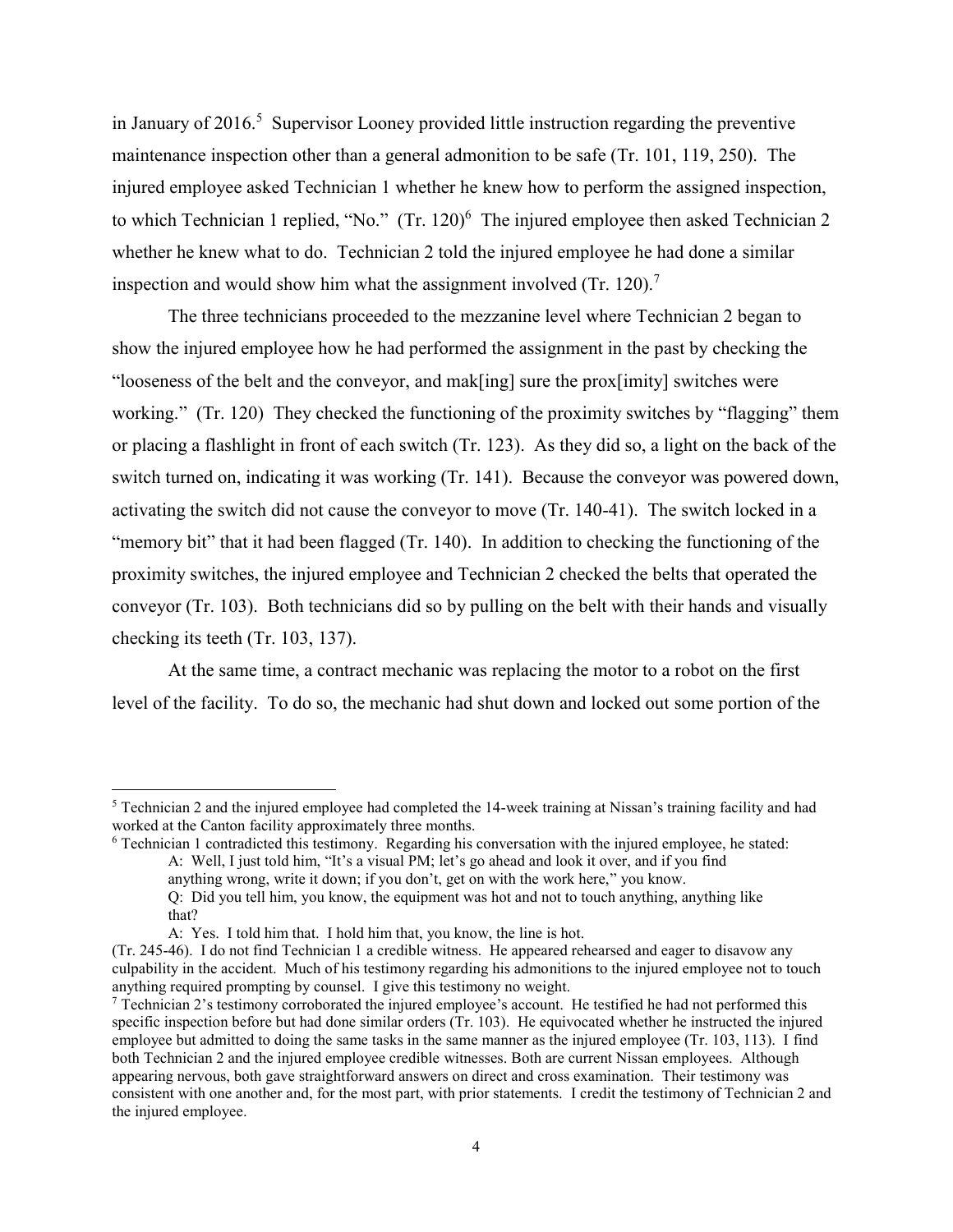conveyor (Tr. 161).<sup>8</sup> He was unaware employees were working on the mezzanine. None of the employees working on the robot were part of Supervisor Looney's crew (Tr. 154). Upon completion of his work, the mechanic went to the main control panel and restored power at the master start switch to advance the unit on which he had been working (Tr. 161; Exh. C-12). A buzzer sounded when power was restored to the conveyor. Neither the injured employee nor Technician 2 heard it or understood it signaled startup of the conveyor on which they were working (Tr. 106, 124; Exh. C-6). Because Supervisor Looney's crew had flagged the proximity switches, the restoration of power at the master start switch caused the conveyor to move. At the moment the conveyor began to move, the injured employee had his hand on a belt. His hand was pulled into the conveyor, amputating three fingers (Exhs. C-1; C-12; Tr. 138).

As a result of the amputation, the injured employee was unable to work for two months (Tr. 138). Upon his return, Nissan issued the injured employee a verbal disciplinary notice for not following work procedures (Tr. 196; Exh. R-2). No one else was disciplined for their actions surrounding the accident.

Nissan timely notified the Secretary about the amputation. CSHO Oglesby of the Jackson, Mississippi, Area Office conducted an investigation into the accident beginning on December 2, 2016. CSHO Oglesby determined Nissan had provided no warning to employees working on the mezzanine level of the startup of the conveyor. He also concluded neither Technician 2 nor the injured employee had been trained on lockout of the conveyor. On the basis of these findings, CSHO Oglesby recommended two serious citations be issued to Nissan. Nissan timely contested both citations and the proposed penalties, bringing the matter before the Commission.

#### **DISCUSSION**

The Secretary has the burden of establishing the employer violated the cited standard. To prove a violation of an OSHA standard, the Secretary must show by a preponderance of the evidence that (1) the cited standard applies; (2) the employer failed to comply with the terms of

 $\overline{a}$ 

<sup>8</sup> Maintenance Manager Schuetzle testified the contract mechanic told him he had not locked out the upper conveyor (Tr. 223). Nor would doing so be necessary in the area in which the contract mechanic was working (Tr. 223-24). According to Supervisor Looney, they discovered after the accident the employees working on the robot had wanted to test the conveyor so they "took their locks off and started the line." (Tr. 161) Muthu Viswanathan, safety manager for the Canton facility, testified the contract mechanic had locked out the conveyor at the master control panel (Tr. 206). The contract mechanic did not testify and no prior statements from him were submitted into the record. I cannot determine on this record which portion of the conveyor the contract mechanic had locked out. The record establishes only that the conveyor had been deenergized at the main disconnect.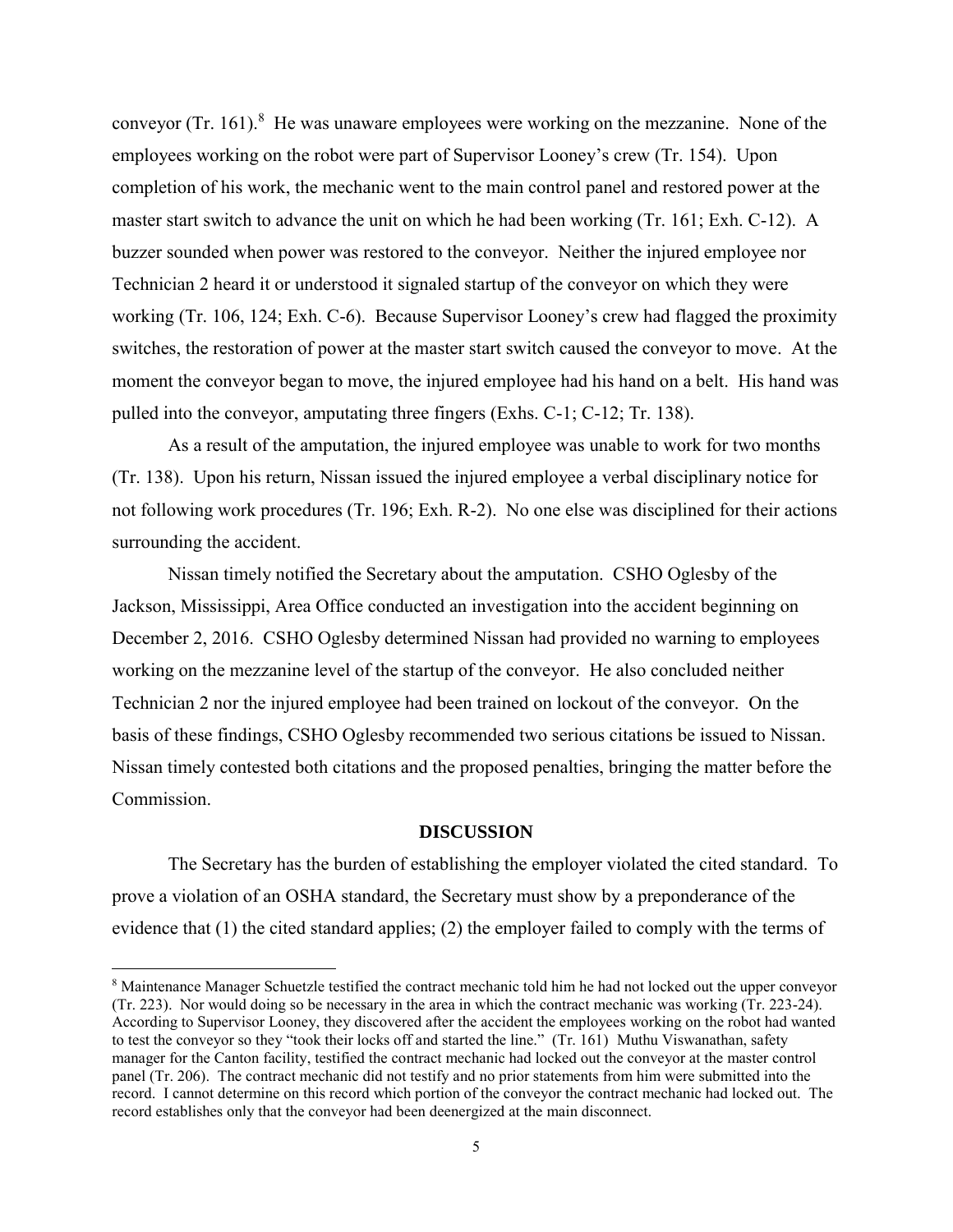the cited standard; (3) employees had access to the violative condition; and (4) the cited employer either knew or could have known with the exercise of reasonable diligence of the violative condition. *JPC Group, Inc.*, 22 BNA OSHC 1859, 1861 (No. 05-1907, 2009).

## **Item 1, Citation 1: Alleged Violation of 29 C.F.R. § 1910.147(c)(9)**

Item 1, Citation 1, alleges a violation of the standard at 29 C.F.R. § 1910.147(c)(9) which states,

*Notification of employees*. Affected employees shall be notified by the employer or authorized employee of the application and removal of lockout devices or tagout devices. Notification shall be given before the controls are applied, and after they are removed from the machine or equipment.

As amended<sup>9</sup>, Item 1, Citation 1, reads:

29 CFR § 1910.147(c)(9): Affected employees were not notified before and after lockout and/or tagout devices were applied.

b. Body Shop Conveyors – On or about July 31, 2016, affected employees were exposed to amputation hazards when adequate notice was not provided before and after lockout/tagout devices were applied.

The Secretary contends Nissan failed to notify the technicians working on the mezzanine of the removal of the lockout devices and reenergization of the conveyor, resulting in its unexpected startup.

## *Applicability of § 1910.147(c)(9)*

The cited standard falls under the regulation addressing control of hazardous energy or the lockout/tagout standard. The lockout/tagout standard "covers the servicing and maintenance of machines and equipment in which the unexpected energization or startup of the machines or equipment, or release of stored energy, could harm employees." 29 C.F.R. § 1910.147(a)(1)(i). The standard defines "serving and maintenance" as

Workplace activities such as constructing, installing, setting up, adjusting, inspecting, modifying, and maintaining and/or servicing machines or equipment. These activities include lubrication, cleaning or unjamming of machines or equipment and making adjustments or tool changes, where the employee may be exposed to the *unexpected* energization or startup of the equipment or release of hazardous energy.

<sup>&</sup>lt;sup>9</sup> Item 1, Citation 1, originally alleged a violation of § 5(a)(1) of the Act or the General Duty Clause. By order of March 8, 2018, Item 1, Citation 1, was amended to allege a violation of the standard at  $\S$  1910.147(c)(9). The Secretary moved to amend the date of the alleged violation at the start of the hearing. That motion was granted over Nissan's objection.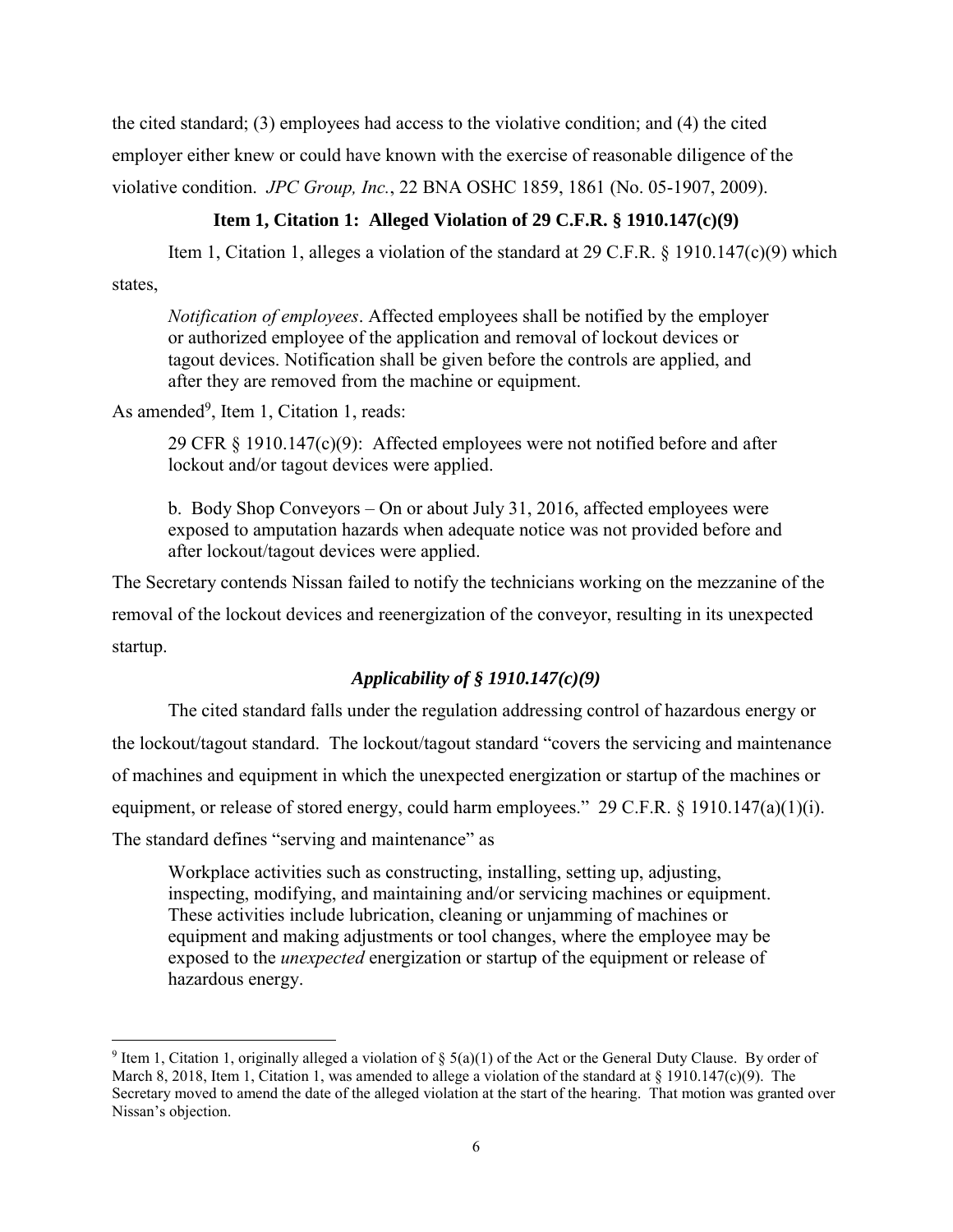29 C.F.R. § 1910.147(b). The Secretary's burden to establish applicability of the standard is twofold. The Secretary must establish the activities performed by the employees fell within the category of activities recognized as servicing or maintenance. The Secretary must also show that activity exposed those employees to the hazard of unexpected energization or startup of the equipment.

There is no dispute the technicians and contract mechanics work duties involve performing servicing and maintenance work on the equipment at the Nissan Canton facility that, under certain circumstances, expose them to the unexpected energization or startup of equipment. The technicians were performing a preventive maintenance inspection. The contract mechanic was replacing a motor on a robot. As evidenced by the accident, the technicians were actually exposed to the unexpected startup of the conveyor by the contract mechanic. Nissan does not dispute the contract mechanic was performing work that required lockout. The standard applies to the work being performed on the day of the accident.

With regard to applicability of  $\S$  1910.147(c)(9), the inquiry does not end there. The Secretary must also establish the technicians were affected employees, triggering Nissan's notification obligation under the cited standard. The standard defines an affected employee as

An employee whose job requires him/her to operate or use a machine or equipment on which servicing or maintenance is being performed under lockout or tagout, or whose job requires him/her to work in an area in which such servicing or maintenance is being performed.

29 C.F.R. § 1910.147(b). In the preamble to the final rule, the Secretary further clarified,

If any employee must utilize the energy control procedure, that employee is considered to be an "authorized employee." By contrast, an "affected employee" is one who does not perform the servicing or implement the energy control procedure, but whose responsibilities are performed in an area in which the energy control procedure is implemented and servicing operations are performed under that procedure.

*Control of Hazardous Energy Sources*, 54 FR 36644-01 (September 1, 1989) at p. 36665. The Secretary contends the technicians inspecting CP-M7 were affected employees because the conveyor had been locked out as part of the maintenance being performed by the contract mechanic. Nissan contends the injured employee $10$  was not an affected employee because his job

<sup>&</sup>lt;sup>10</sup> Nissan incorrectly focuses exclusively on the injured employee. The Secretary contends Technician 2 and the injured employee were exposed to the hazard. Nissan's argument with regard to whether the injured employee was an affected employee would apply equally to both allegedly exposed employees.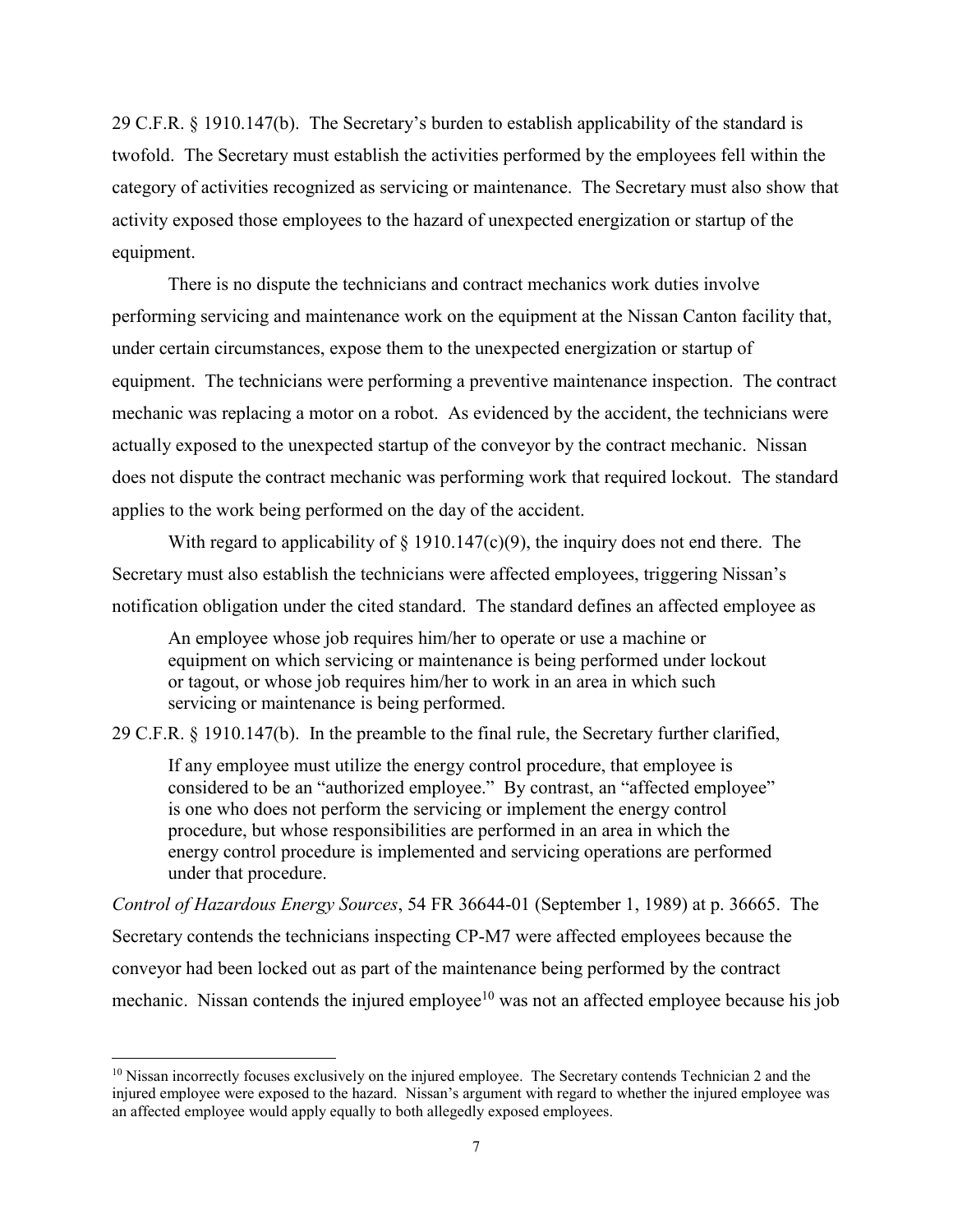did not require him to operate or use the equipment being serviced, nor was he in an area in which servicing or maintenance was being performed.

In his brief, the Secretary notes the status of the technicians as either authorized or affected employees may be confused (Secretary's brief at p. 9, n. 4). Unfortunately, the record as a whole provides too few facts upon which to resolve that confusion. The conveyor is used to transport auto bodies along the stages of production. The mezzanine level containing CP-M7 is a transfer point along the production line (Tr. 218). No production takes place on the mezzanine level (Tr. 218). The process of moving the auto bodies is automated. The technicians were not employees whose "job[s] require[] him/her to operate or use" the conveyor they were inspecting.

Nor does the record establish the technicians were working in an area in which lockout had been implemented and servicing or maintenance was being performed. The Secretary specifically refers to the servicing work being performed by the contract mechanic. Although he was performing servicing work, the contract mechanic was not working on the conveyor or in the area in which the technicians were working. Several witnesses consistently testified the contract mechanic was repairing one of seven robots in "body main respot." (Tr. 161; 210; 231) This area is on the main level of the facility. The record contains no explanation of what production work is performed by these robots in this area<sup>11</sup> or, importantly, the relationship of the robot to the conveyor.

The Secretary did not argue, and the record does not establish, the conveyor system is a single machine such that lockout of the entire conveyor was necessary to work on any part of it. *See Secretary v. Action Electric Company*, 868 F.3d 1324, 1330 (11<sup>th</sup> Cir. 2017). The area in which the contract mechanic was working was described as a transfer point along the conveyor to CP-M7 (Tr. 211). The conveyor system has a main power disconnect that shuts down power to the entire conveyor system (Exh. R-1). Sections or stages of the conveyor can be separately locked out (Tr. 202; 206; 223-24; Exh. R-1). On the day of the accident, the conveyor had been shut down at the main power disconnect (Tr. 199; 206; 231-32). CP-M7 was deenergized as a result. What is not established on this record is whether the contract mechanic had locked out the conveyor at the main power disconnect or only on the stage at which he was working. To perform his work on the robot, the contract mechanic could have, and may have, locked out at the local disconnect (Tr. 224). The Secretary failed to establish CP-M7 had been locked out,

<sup>&</sup>lt;sup>11</sup> There is a passing reference to the area being a welding area (Tr. 211).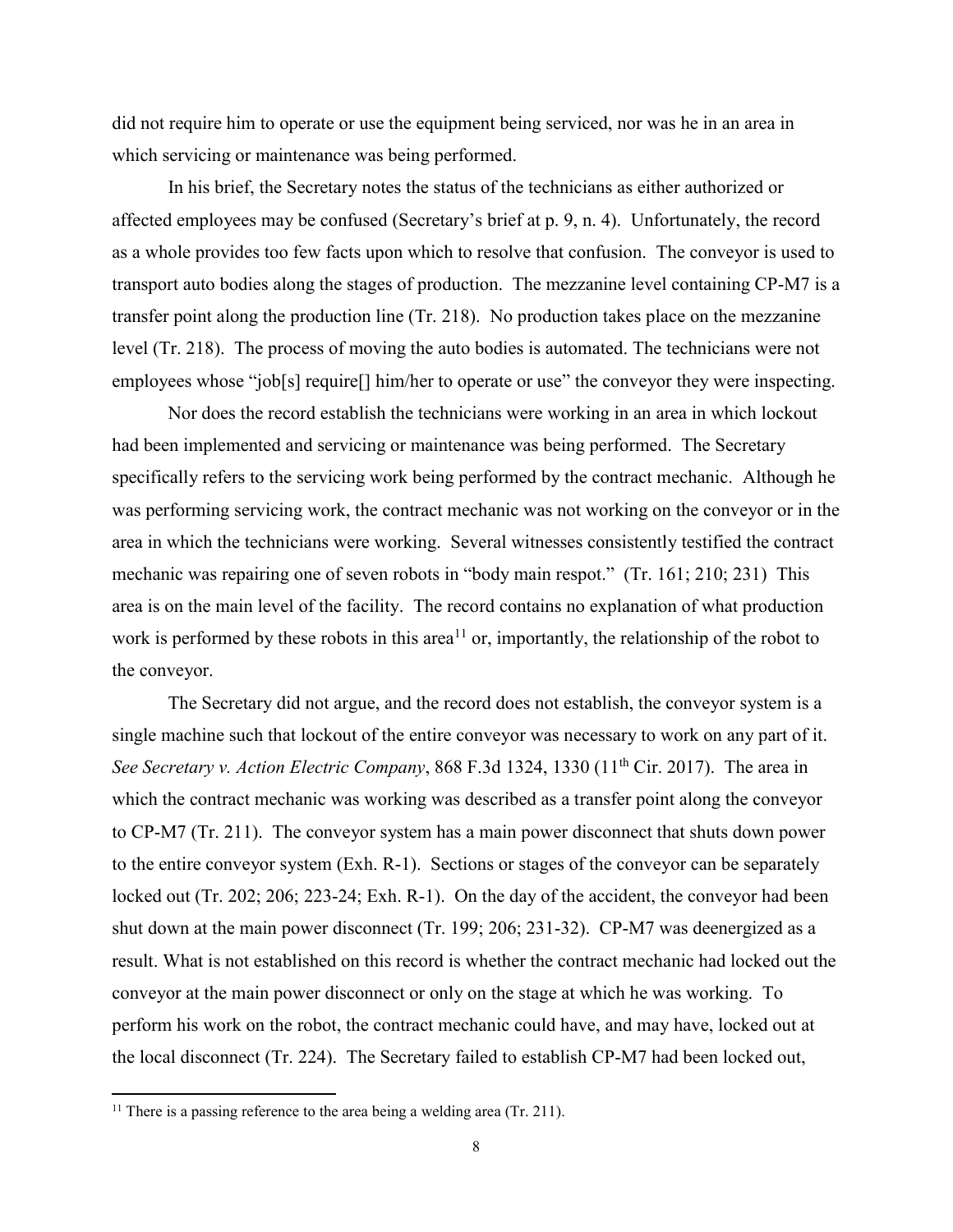only that it had been deenergized. The requirement to notify affected employees of the removal of lockout does not apply under the circumstances.<sup>12</sup>

Because the record fails to establish applicability of the cited standard, Item 1, Citation 1, is **VACATED**.

## **Item 2, Citation 1: Alleged Violation of § 29 C.F.R. § 1910.147(c)(7)(i)**

Item 2, Citation 1, alleges a violation of the standard at 29 C.F.R.  $\S$  1910.147(c)(7)(i). Section 1910.147(c)(7) covers training requirements that are to be included in an employer's energy control program. The cited subpart of  $\S$  1910.147(c)(7) states,

The employer shall provide training to ensure that the purpose and function of the energy control program are understood by employees and that the knowledge and skills required for the safe application, usage, and removal of the energy controls are acquired by employees.

Item 2, Citation 1, alleges a violation of that standard as follows:

 $\overline{a}$ 

Body Shop CP-M7 Overhead conveyor – On or about July 31, 2016, two maintenance technicians tasked to perform a PM on the CP-M7 overhead conveyor were not adequately trained on the specific lockout/tagout procedures for the conveyor system.

The Secretary contends Nissan failed to train the two technicians working on the mezzanine on the procedures for locking out CP-M7.

## *Applicability of § 1910.147(c)(7)(i)*

As previously noted, there is little dispute, Nissan technicians perform work that is covered by the lockout standard. The Secretary contends the technicians were performing servicing and maintenance work on the day of the accident, as that term is defined in the standard. In its brief, Nissan did not argue inapplicability of the standard.

Inspection of equipment is specifically included in the definition of servicing and maintenance found at  $\S 1910.147(b)$ . The Commission has held where an employee is "inspecting equipment when it is stationary, the standard requires deenergization and application of lockout procedures." *General Motors Corp*., 22 BNA OSHC 1019, 1041 (Nos. 91-2834 and 91-2950, 2007). The inspection being conducted by the technicians was done while the conveyor was stationary and met the first part of the definition of servicing and maintenance.

 $12$  Exposure of the technicians to the unexpected energization of CP-M7 as a result of the contract mechanic's restart of the conveyor would appear to be the type of exposure § 1910.147 was intended to prevent (*See* 54 FR at 36647- 48). The fault of the Secretary's case is his failure to cite an appropriate standard. On this I agree with Nissan, the Secretary has tried to fit a square peg into a round hole.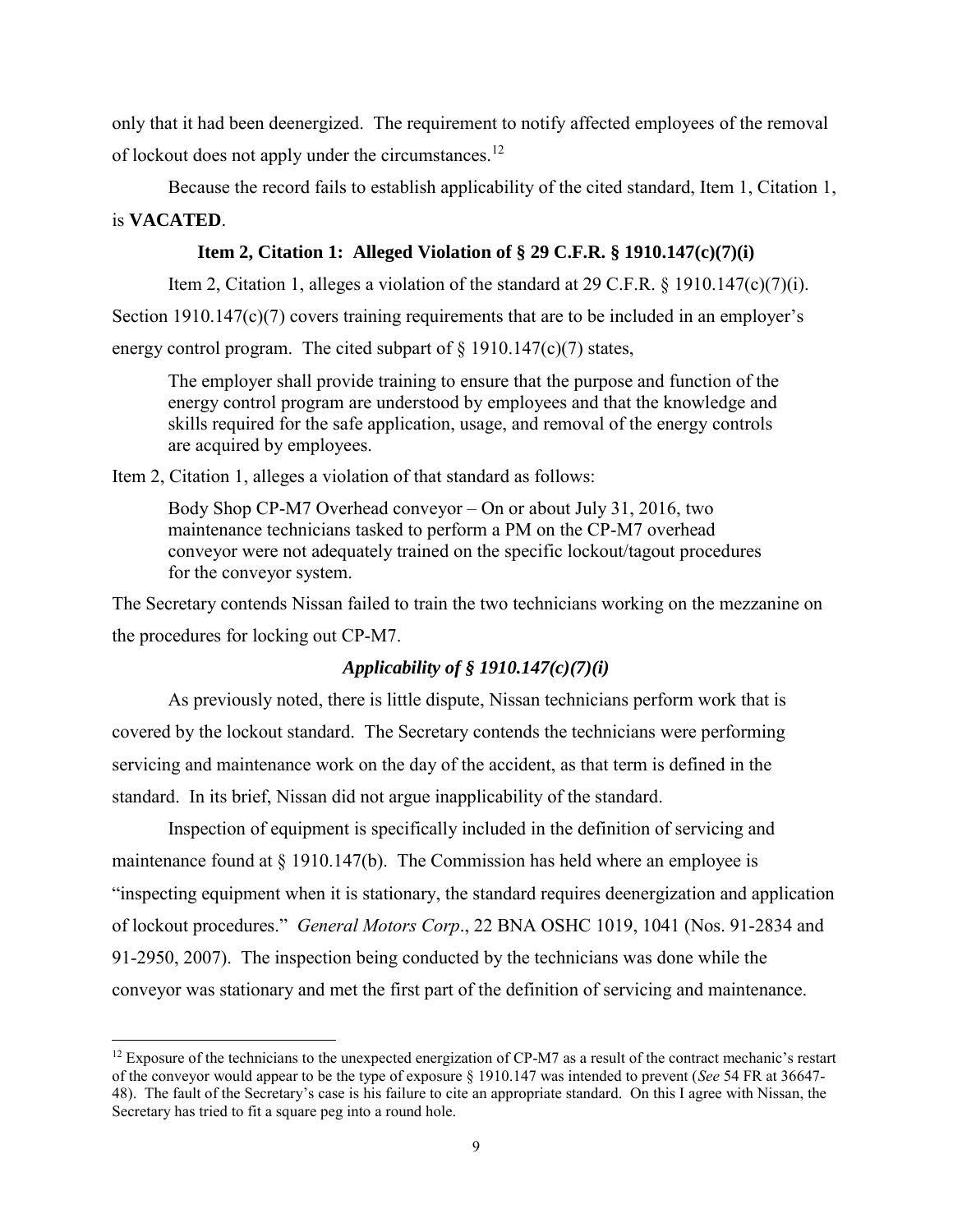Addressing the applicability of the training requirements of the lockout standard in *General Motors*, the Commission held,

Where an employee's job assignment includes equipment servicing or maintenance, and it is reasonably predictable that the employee will encounter the hazard of unexpected energization while performing such work…the requirements of the lockout standard apply and training is required.

22 BNA OSHC at 1030. For the reasons that follow, the evidence establishes that exposure was reasonably predictable and training the technicians was required.

To establish exposure was reasonably predictable the Secretary must "show that it is reasonably predictable either by operational necessity or otherwise (including inadvertence), that employees have been, are, or will be in the zone of danger." *Delek Ref., Ltd.*, 25 BNA OSHC 1365, 1376 (No. 08-1386, 2015) (*citing id.*) *vacated in part on other grounds*, 845 F.3d 170 (5th Cir. 2016); *see also Rockwell Intl. Corp.*, 9 BNA OSHC 1092 (No. 12470, 1980); *Gilles & Cotting*, 3 BNA OSHC 2002 (No. 504, 1976). The zone of danger is the "area surrounding the violative condition that presents the danger to employees." *Boh Bros. Constr*. Co., LLC, 24 BNA OSHC 1067, 1085 (No. 09-1072, 2013) (*citing RGM Constr. Co.*, 17 BNA OSHC 1229, 1234 (No. 91-2107, 1995)). The technicians' assignment took them to the mezzanine level that contained CP-M7. The assignment sheet lists as tasks to be performed, among others, to "clean and inspect the condition of proximity switches;" ensure the proper alignment of "all fasteners and mounting bolts;" and to visually inspect all exposed cable and connectors and "make sure all connections are seated properly and locked in place if applicable." (Exh. R-5). Supervisor Looney provided no guidance to the technicians as to how they were to perform the tasks listed. Nor was the assignment sheet clear as to the requirements of the job.<sup>13</sup> As the photographs of the area show, cleaning the proximity switches would have placed the technicians in proximity to the exposed belts<sup>14</sup> of the conveyor or in the zone of danger (*see* Exhs. C-3 and C-4); Tr. 121-22).<sup>15</sup>

 $\overline{a}$ 

<sup>&</sup>lt;sup>13</sup> As evidence of this lack of clarity, Manager Schuetzle testified the list included inspecting equipment that was not part of CP-M7 (Tr. 221-23).

<sup>&</sup>lt;sup>14</sup> Nissan repeatedly refers to the injured employee bypassing guards to reach the belt. As shown in the photographs of the area, the belt the injured employee was checking was not covered in a manner that required he bypass or remove a guard (Tr. 43-44; Exhs. C-3 and C-4). Portions of the belt appear exposed. The injured employee conceded he reached over the guard (Tr. 136). The guard did not prevent the injured employee from grabbing the belt.

<sup>&</sup>lt;sup>15</sup> Safety Director Viswanathan, conceded the assignment required cleaning the proximity switches (Tr. 201). I found Manager Shueltzle's testimony suggesting cleaning the proximity switches could be done by putting a rag on a stick and swatting at it (Tr. 234) an unpersuasive attempt to explain away unfavorable documentary evidence.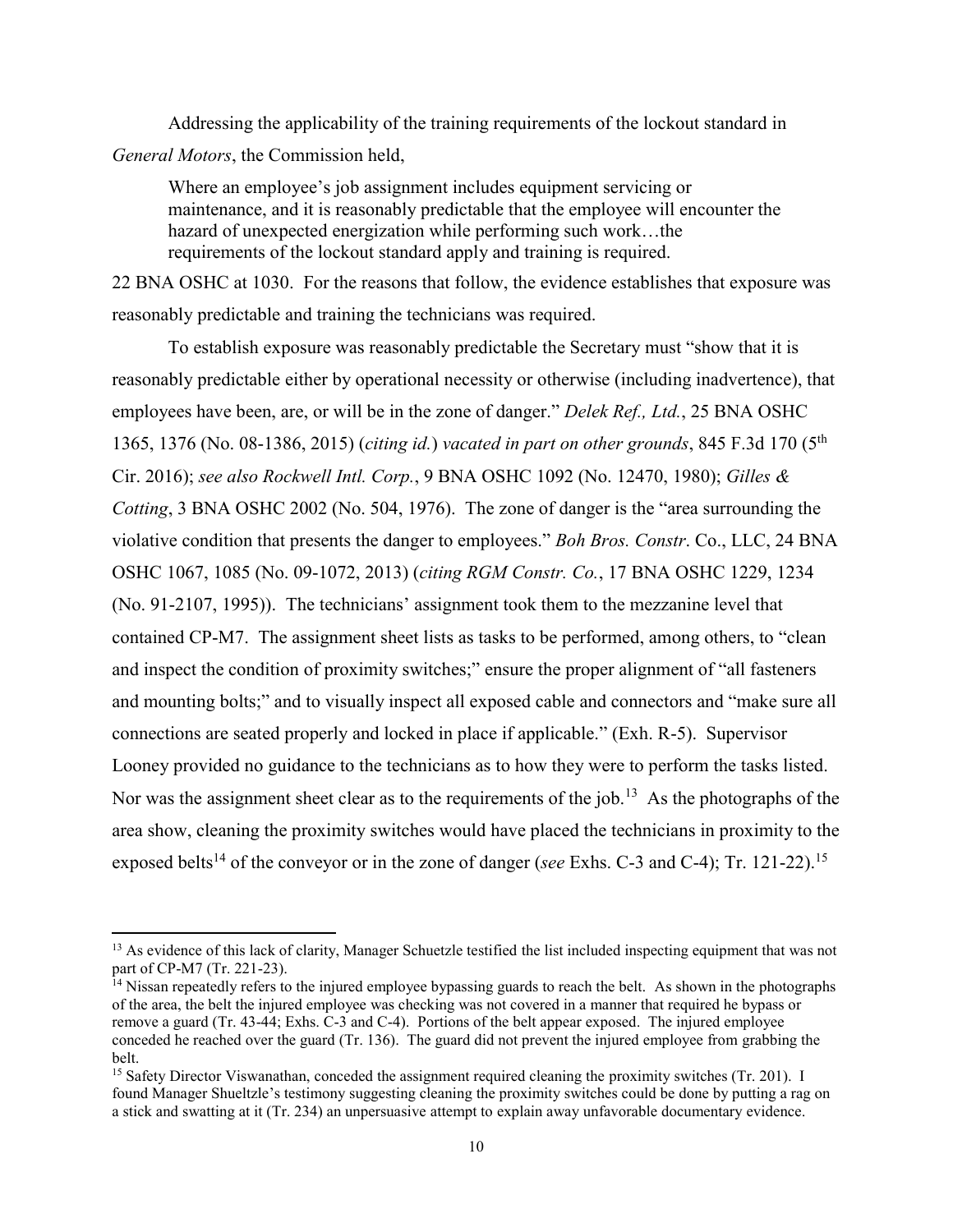In addressing employee exposure, Nissan focuses on the circumstances leading to the injury. This focus is misplaced. It is well recognized the Act is "designed to encourage abatement of hazardous conditions themselves, [] rather than to fix blame after the fact for a particular injury[.]" *Chaplin Petroleum Co. v. OSHRC*, 593 F.2d 637, 642 (5<sup>th</sup> Cir, 1979). Whether the technicians were required to touch the belts of the conveyor is not dispositive of the issue of access to the zone of danger. The standard is intended to protect employees from exposure to a hazard as the result of intentional conduct or inadvertence. The work assignment placed the technicians on the mezzanine, near the belts of the conveyor. The record establishes the technicians had access to the hazardous condition notwithstanding the specific conduct that resulted in the injury.

The contract mechanic was unaware employees were assigned to work on the mezzanine level when he restarted the conveyor. The technicians were unaware the conveyor had been restarted. The technicians were exposed to *unexpected* startup of the conveyor. The standard applies to the work performed by the Nissan technicians.

# *Violation of § 1910.147(c)(7)(i)*

The cited standard sets out the employer's obligation for initial training about its lockout program and procedures. The standard was written as a performance-oriented standard "in order to deal with the wide range of workplaces covered by the standard." 54 FR at 36673. Employers may "use whatever method he/she feels will best accomplish the objectives of the training." 54 FR at 36674. It sets out different training obligations for the different classes of workers covered under the standard.<sup>16</sup>

l

<sup>&</sup>lt;sup>16</sup> The standard requires an "authorized employee," defined as "a person who locks out or tags out machines or equipment in order to perform servicing or maintenance on that machine or equipment" to be trained "in the recognition of applicable hazardous energy sources, the type and magnitude of the energy available in the workplace, and the methods and means necessary for energy isolation and control." 29 C.F.R. §§ 1910.147(b) and  $1910.147(c)(7)(i)(A)$ . For affected employees, the standard requires instruction "in the purpose and use of the energy control procedure." 29 C.F.R. § 1910.147(c)(7)(i)(B). The standard's preamble further clarifies

in order to provide adequate information, any training program under this standard will need to cover at least three areas: The employer's energy control program, the elements of the energy control procedure which are relevant to the employee's duties, and the requirements of this Final Rule. The details will necessarily vary from workplace to workplace, and even from employee to employee within a single workplace, depending upon the complexity of the equipment and the procedure, the employee's job duties and their responsibilities under the energy control program, and other factors. Paragraphs  $(c)(7)(i)$  (A), (B), and (C) of the standard establish the amount of training that is required for the three groups of employees: "authorized" employees, "affected" employees, and all "other" employees. The relative degree of knowledge required by these three employee groups is in descending order, with the requirements for authorized employees demanding the most effort in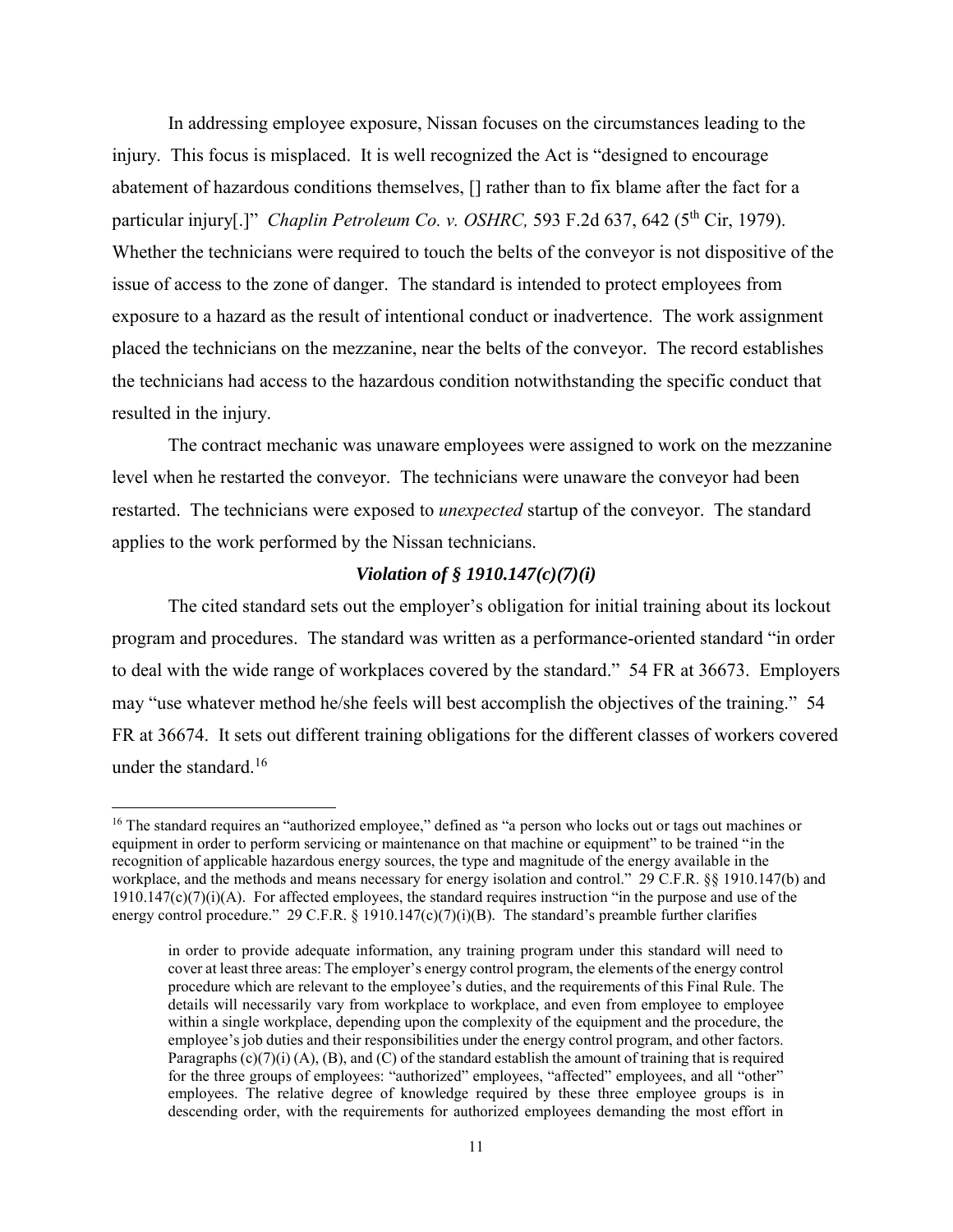The plain meaning of the terms of the cited standard provide guidance as to the objective of initial training. Employees must receive training sufficient to ensure they "acquire" the "skills" necessary for safe application, usage, and removal of energy controls. To acquire means to "get as one's own" or "to come to have as a new or added characteristic, trait, or ability." *Merriam Webster Dictionary* (2018). A skill is the "ability to use one's knowledge effectively and readily in execution or performance." *Id*. Initial training under the standard must give employees the ability to effectively and readily perform lockout procedures applicable to their assignments. This would include knowing when lockout is required and how to implement it.

The Secretary contends the technicians were inadequately trained on Nissan's lockout program and procedures as they specifically relate to CP-M7. Nissan contends it provided sufficient initial training under the standard by providing an introductory video that covered all of the elements enumerated in the standard. Even if that video was insufficient, Nissan argues it provided additional training including 14-weeks of training at its training center and six shifts of on-the-job training shadowing an experienced technician.

It is undisputed the technicians watched the video on Nissan's lockout program contained in Exhibit C-10. The video, which is approximately 10 minutes long, is an overview of the concepts of energy isolation and lockout. The video is too general to satisfy the requirements of the standard. It lists the six steps Nissan requires for proper lockout, but does not relate those to any particular equipment It shows the process of attaching locks to disconnects and to doors to caged areas, but does not identify any of the equipment. It provides a list of possible energy sources, but does not identify to what equipment in the Canton facility those energy sources may apply. It explains Nissan uses placards containing disconnect procedures (*See, e.g*., Exh. R-1), but does not explain how to read these placards. The video does not contain sufficient

l

training. Because authorized employees are charged with the responsibility for implementing energy control procedures, it is important that they receive training in recognizing and understanding all potentially hazardous energy sources that they might be exposed to during their work assignments, and that they also be trained in the use of adequate methods and means for the control of such energy sources. These employees are the ones authorized to implement the energy control procedure and to perform servicing of the machine or equipment. Therefore, they need extensive training in aspects of the procedure and its proper utilization, together with all relevant information about the equipment being serviced.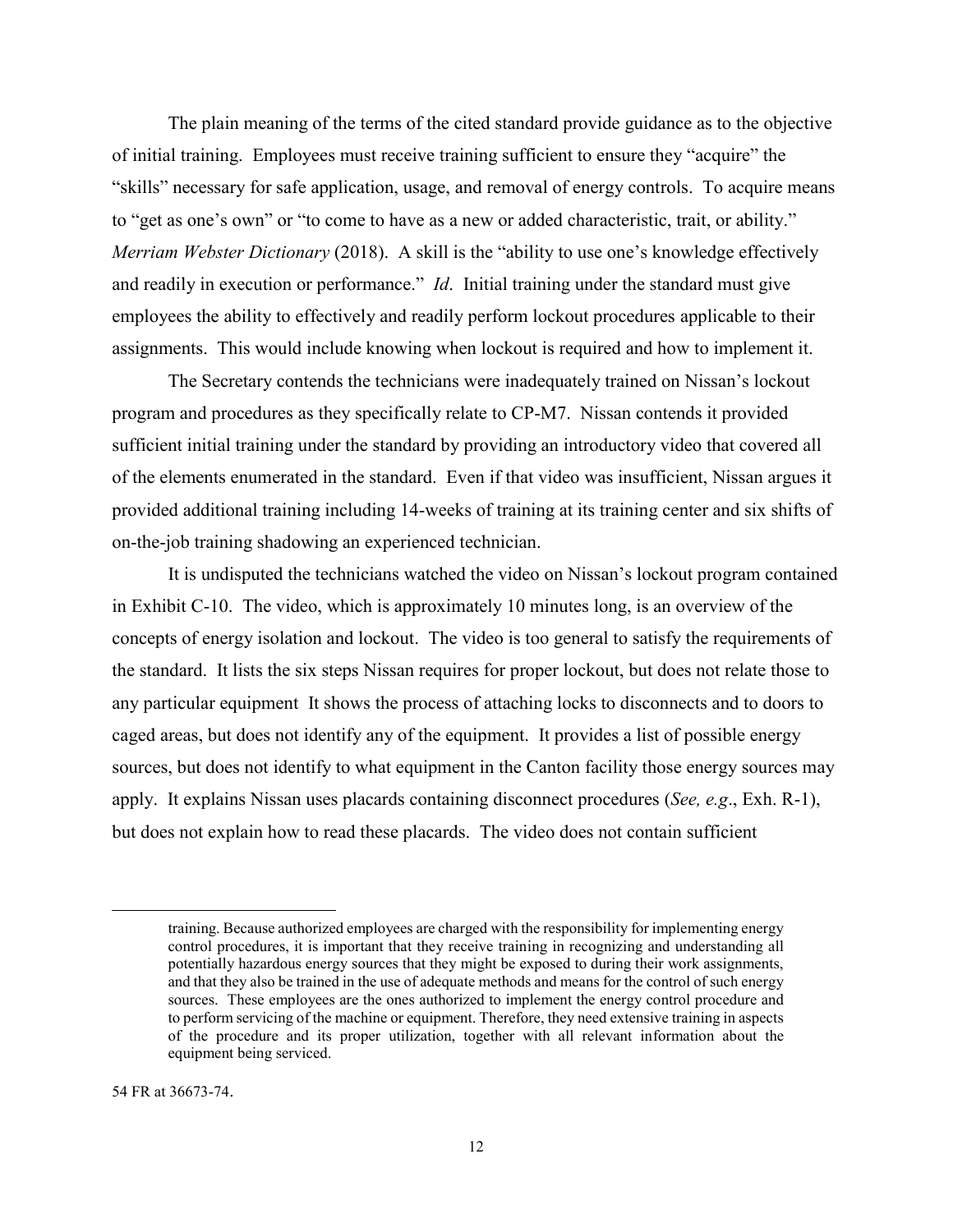information to ensure the technicians had "the skills required" to utilize Nissan's energy control procedures at the Canton facility.<sup>17</sup>

Nissan's training does not end with the video. The record establishes during the 14-week off-site training, Nissan provided technicians with the opportunity to learn to how to apply locks using mock-ups of the robotic cells and other "trainer boards." (Tr. 111-12,127, 215). Technicians worked for six shifts with a more experienced technician to learn various assignments (Tr. 100, 149).<sup>18</sup> It is not clear how, or whether, Nissan determined its employees understood or had acquired "the knowledge and skills required for the safe application, usage, and removal of the energy controls" once this training was complete.<sup>19</sup>

In contrast to the evidence describing Nissan's training procedures, the Secretary presented unrebutted evidence Nissan did not train the technicians inspecting CP-M7 on July 31, 2016, when, or how, to lockout CP-M7 (Tr. 118, 134, 161). There is no evidence the technicians were told under what circumstances lockout of CP-M7 was required. <sup>20</sup> The technicians could have locked out CP-M7 at the main disconnect or locally on the mezzanine level (Tr. 201). Technician 2 and the injured employee were not aware of this. Manager Looney conceded he had not provided this information to either (Tr. 149; 153). Technician 2 and the injured employee did not know that upon restart of CP-M7 a buzzer would sound (Tr. 106). The injured

<sup>&</sup>lt;sup>17</sup> Nissan relies on Chairman Railton's opinion in *Timken Co.*, 20 BNA OSHC 2034 (No. 97-1457, 2004) in arguing its 10-minute video was sufficient under the standard. In *Timken*, the two participating Commissioners, unable to reach consensus, vacated the direction for review, resulting in the ALJ's decision affirming the alleged violation of the training standard becoming a final order of the Commission with the precedential value of an unreviewed ALJ decision. *Id*. at 2035. The subsequent Commission decision in *General Motors,* cited herein, did not adopt Chairman Railton's position with regard to the requirements for initial training under the standard.

<sup>&</sup>lt;sup>18</sup> Contrary to Nissan's contention in its brief, there is no evidence it provided either Technician 2 or the injured employee with its *Safety and Health Directive* on lockout prior to the accident. Nissan did not provide the technicians with its employee handbook, rather it was available to employees "online." (Tr. 190).

 $19$  Safety Director Viswanathan testified the online training, where Nissan suggests such testing might have occurred, was refresher training the technicians would not have had as of the date of the accident (Tr. 180-81, 185). The injured employee testified he took some online training during his 14-weeks at the training center (Tr. 129). He was unable to say whether any of that online training involved safety issues (Tr. 130).

<sup>&</sup>lt;sup>20</sup> Supervisor Looney did not appear to know whether the technician's assignment required CP-M7 be locked out. When specifically asked, he equivocated:

Q: And because it was a visual only PM, they didn't need to lock out, did they?

A: They did not—oh, excuse me. No. Now, parts of that PM, they still should have locked out, because they had to inspect – you know, there's a gray area there on the proximity switches, so they probably should have locked out anyway. But if they were going to touch the machinery, they should have locked out.

<sup>(</sup>Tr. 162. He testified the belts could have been checked by an ultrasonic device rather than by hand (Tr. 164). He later clarified, regardless of the method used, checking belts required lockout (Tr. 165).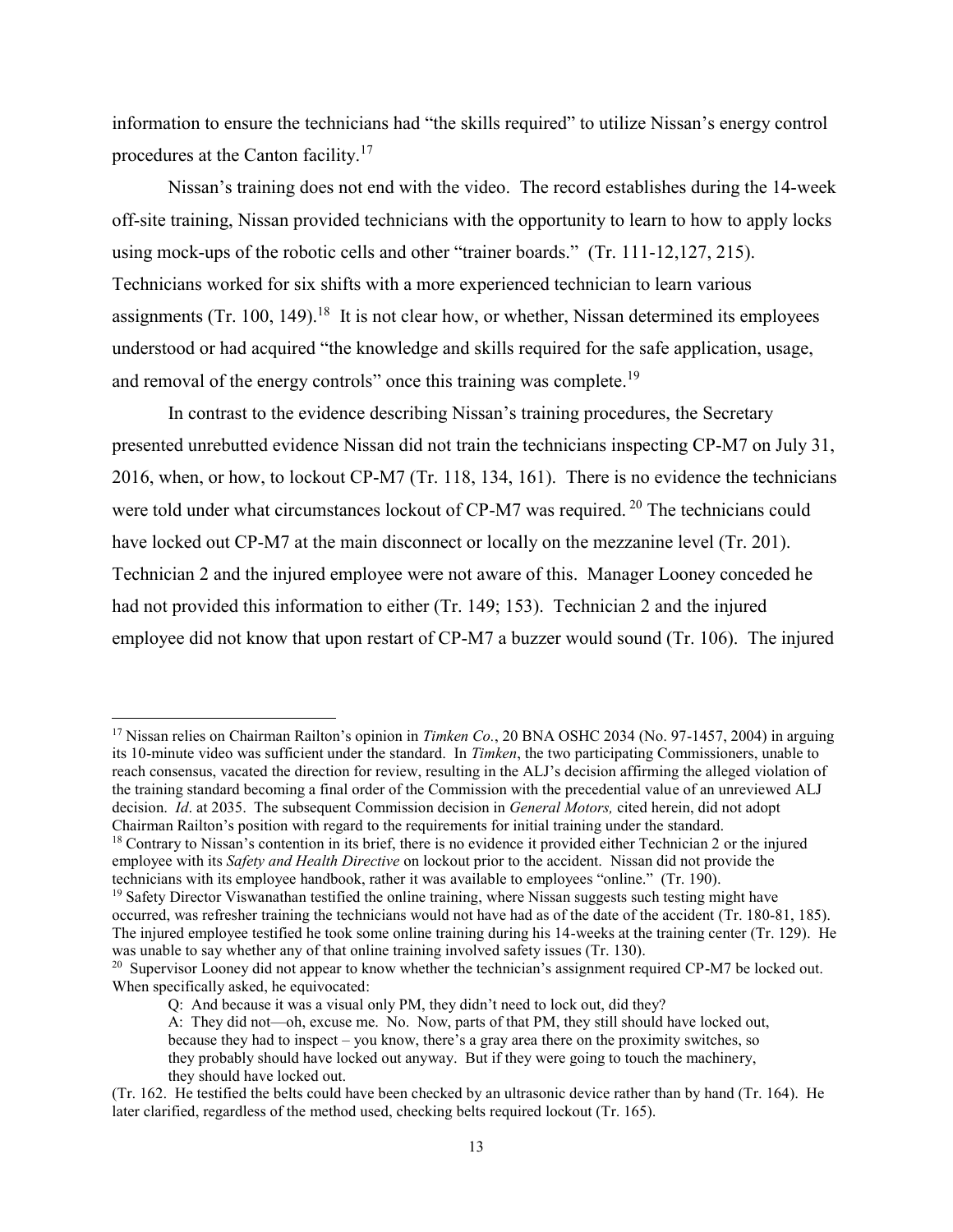employee was unaware of the consequence of flagging the proximity switches (Tr. 136). Both knew in general how to lockout an electric motor. Neither knew how to lockout CP-M7's motor.

Nissan contends it would have provided training on lockout of CP-M7 to the technicians had their work required it. The record does not support this contention. Safety Director Viswanathan, testified that to ensure employees acquire the skills necessary to perform lockout, Nissan's *Safety and Heath Directive* of February 25, 2013, requires machine-specific training be done by supervisors in a hands-on manner (Tr. 173, 186; Exh. C-7). Nissan did so because "there's lots of pieces of equipment, and you have to lock out differently for different equipment. So it's all decided based on the job duties of the employee." (Tr. 189). Safety Director Viswananthan admitted he did not monitor whether supervisors were performing this training (Tr. 174). Supervisor Looney was unaware of this obligation. He testified he was not required to provide any training on lockout to the technicians (Tr. 149). When assigning a project that required lockout, he testified he did not go over lockout with the employee in advance (Tr. 161). There is no evidence Nissan's training program included machine-specific lockout training in practice.

The standard requires initial training be sufficient for employees to acquire the skills necessary to perform safe lockout. For the technicians working on CP-M7, Nissan's training did not meet this standard.

### *Employee Exposure*

The evidence establishes the technicians were actually exposed to the hazard of unexpected startup of the conveyor. Even if the injured employee had never placed his hand on the belt, he and Technician 2 were exposed to that hazard.

Employees may come within the zone of danger "while in the course of assigned working duties, personal comfort activities while on the job or their normal means of ingress-egress to their assigned workplaces." *Gilles & Cotting, Inc.*, [3 BNA](http://safety.bna.com/sfrc/display/link_res.adp?fedfid=133165956&fname=oshc_3_2002&vname=esoshdec)  [OSHC 2002,](http://safety.bna.com/sfrc/display/link_res.adp?fedfid=133165956&fname=oshc_3_2002&vname=esoshdec) 2003 (No. 504, 1976); *Donovan v. Adams Steel Erection, Inc.*,766 F.2d 804, 812 (3d Cir. 1985) ("'access,' not exposure to danger is the proper test"). The Secretary need not show it was certain that employees would be in the zone of danger, but he must show that exposure was more than theoretically possible. *Fabricated Metal Prods., Inc.* [18 BNA OSHC 1072,](http://safety.bna.com/sfrc/display/link_res.adp?fedfid=133165956&fname=oshc_18_1072&vname=esoshdec) 1074 (No. 93-1853, 1997); *Phoenix Roofing*, [17 BNA OSHC at 1079;](http://safety.bna.com/sfrc/display/link_res.adp?fedfid=133165956&fname=bna_reporter_page_oshc_17_1079&vname=esoshdec) *Kaspar Wire Works, Inc.*, [18](http://safety.bna.com/sfrc/display/link_res.adp?fedfid=133165956&fname=oshc_18_2178&vname=esoshdec)  [BNA OSHC 2178,](http://safety.bna.com/sfrc/display/link_res.adp?fedfid=133165956&fname=oshc_18_2178&vname=esoshdec) 2195 (No. 90-2775, 2000) (finding that it was "'reasonably predictable' that an employee would come into contact with the unguarded belt and pulley either while attempting to reposition the fan, or inadvertently while passing nearby"), *aff'd*, 268 F.3d 1123 (D.C. Cir. 2001).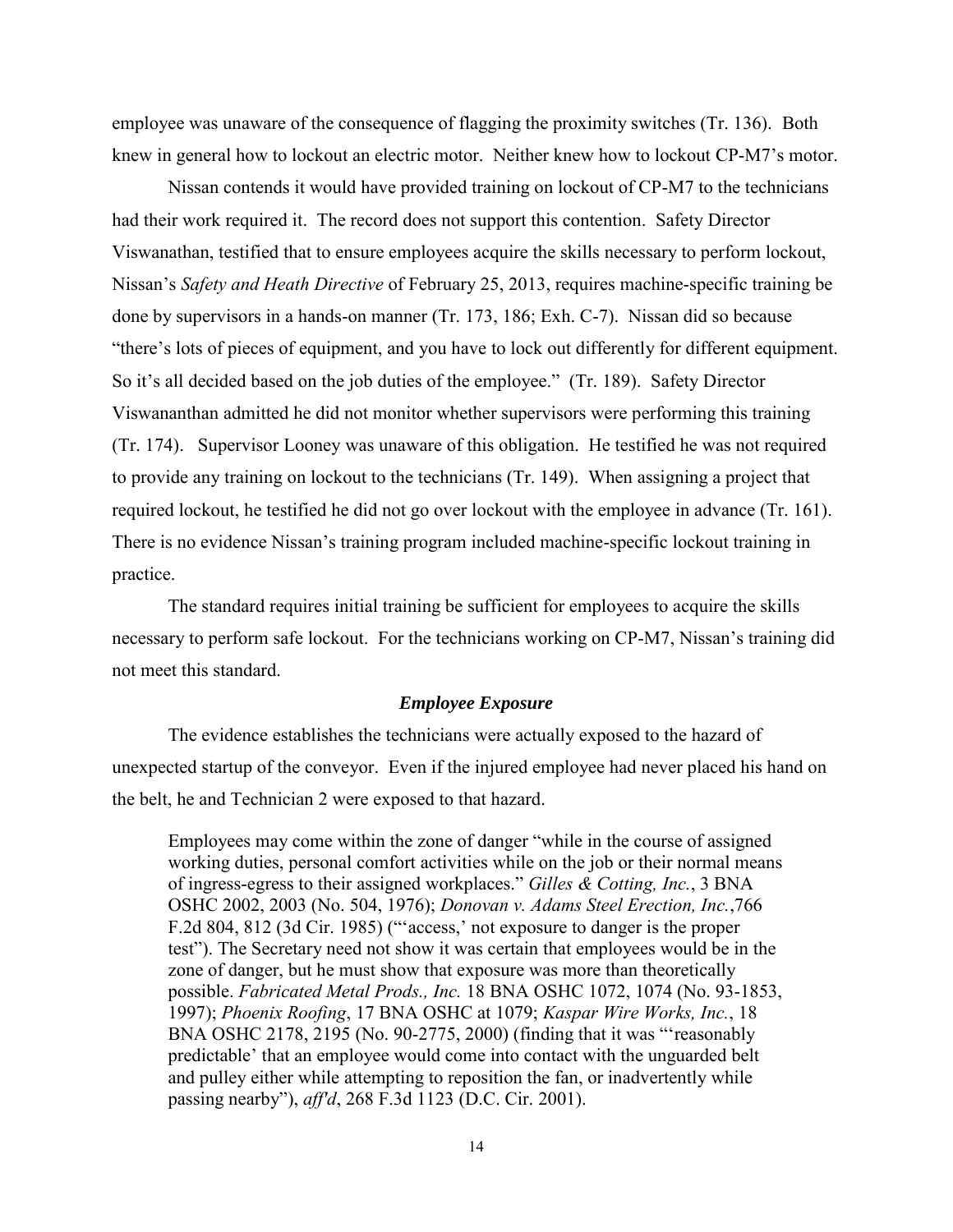*Calpine Corp*., 27 BNA OSHC 1014, 1016 (No. 11-1734, 2018). The technicians were on the mezzanine working in proximity to the conveyor's moving parts. As previously discussed, taking into consideration the assigned work task, the technicians would have been in the zone of danger.

## *Employer Knowledge*

To establish employer knowledge of a violation the Secretary must show the employer knew or with the exercise of reasonable diligence could have known of a hazardous condition. *Dun Par Engineered Form Co*., 12 BNA OSHC 1962, 1965-66 (No. 82-928, 1986). Because corporate employers can only obtain knowledge through their agents, the actions and knowledge of supervisory personnel are generally imputed to their employers, and the Secretary can make a prima facie showing of knowledge by proving a supervisory employee knew of or was responsible for the violation. *Todd Shipyards Corp*., 11 BNA OSHC 2177, 2179 (No. 77-1598, 1984); *see also Dun Par Engineered Form Co*., 12 BNA OSHC 1962 (No. 82-928, 1986) (the actual or constructive knowledge of an employer's foreman can be imputed to the employer); *see also W.G. Yates & Sons v. OSHRC*, 459 F.3d 604, 607 ( $5<sup>th</sup> Cir. 2006$ ). Constructive knowledge is shown where the Secretary establishes the employer could have known of the cited condition with the exercise of reasonable diligence. *Par Electrical Contractors, Inc*., 20 BNA OSHC 1624, 1627 (No. 99-1520).

Whether an employer was reasonably diligent involves a consideration of several factors, including the employer's obligation to have adequate work rules and training programs, to adequately supervise employees, to anticipate hazards to which employees may be exposed, and to take measures to prevent the occurrence of violations.

*Id. citing Precision Concrete Constr*. 19 BNA OSHC 1404, 1407 (No. 99-707, 2001).

According to Nissan's *Safety and Health Directive* on lockout, an employee's immediate supervisor is responsible for assuring the employee is "properly trained in lockout/tagout procedures." (Exh. C-7, p. 1). The Safety Department is responsible for conducting general lockout training, while the supervisor is responsible for machine-specific training (Exh. C-7, p. 2). Based on his testimony, this training obligation for supervisors was unknown to Supervisor Looney (Tr. 149; 161).<sup>21</sup> Nor would his failure to perform this training have been known to

 $\overline{a}$ 

<sup>&</sup>lt;sup>21</sup> It is undisputed Supervisor Looney was the immediate supervisor of Technician 1, Technician 2, and the injured employee.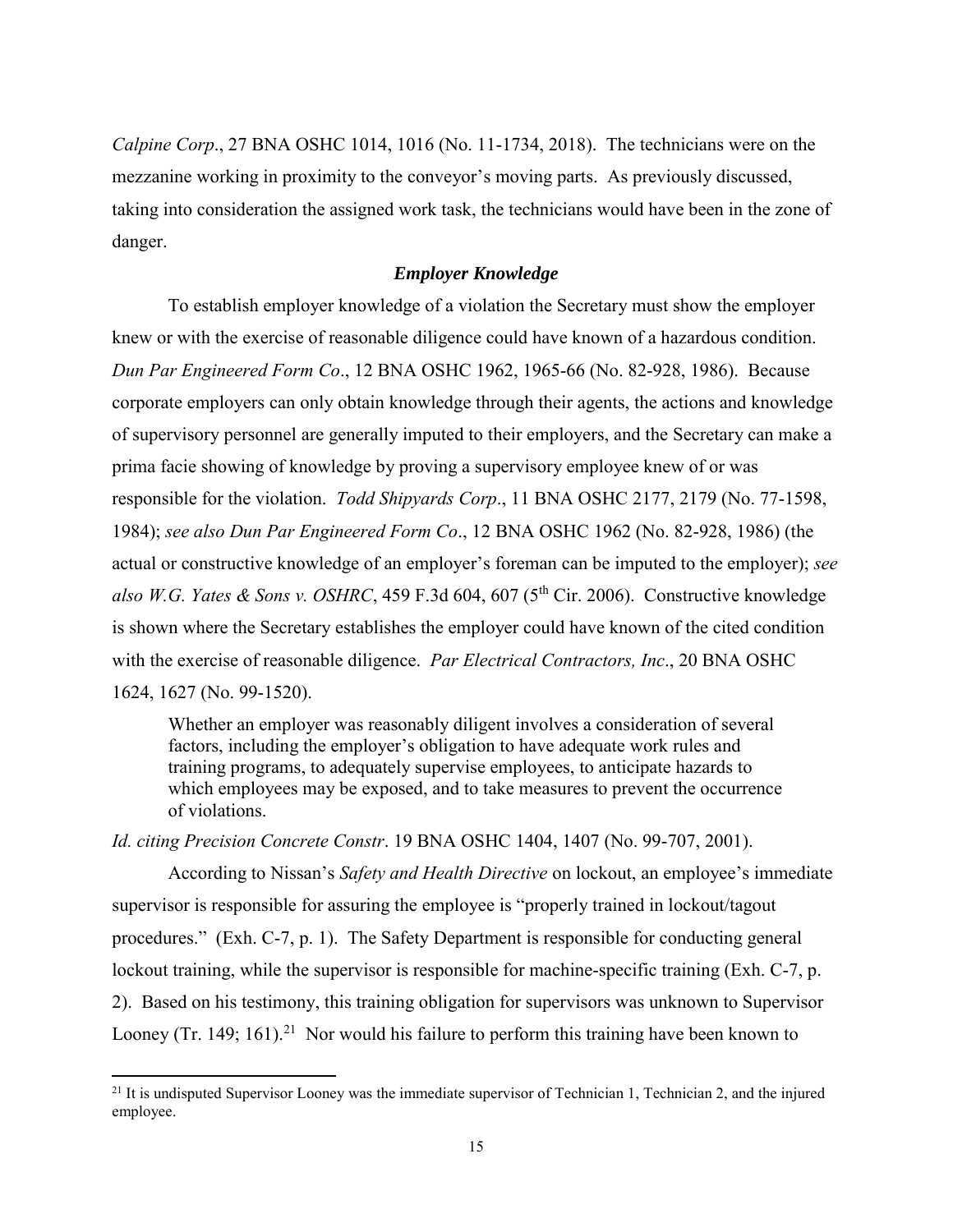Safety Director Viswanathan, as he testified he did not monitor supervisors to ensure they conducted machine-specific training (Tr. 174). The only documentary record of training in the record is that showing the technicians watched the 10-minute introductory video (Exh. C-8). The evidence demonstrates a lack of diligence on the part of Nissan regarding the training required by the standard. Nissan had constructive knowledge of its failure to train the technicians on lockout procedures for CP-M7. *See General Motors*, 22 BNA OSHC at 1031.<sup>22</sup>

The Secretary has met his burden to establish Nissan violated  $\S 1910.147(c)(7)(i)$ .

#### **Unpreventable Employee Misconduct**

To prevail on the affirmative defense of unpreventable employee misconduct, an employer must show that it has (1) established work rules designed to prevent the violation, (2) adequately communicated those rules to its employees, (3) taken steps to discover violations, and (4) effectively enforced the rules when violations have been discovered. *See, e.g., Stark Excavating, Inc.*, 24 BNA OSHC 2218 (Nos. 09-0004 and 09-0005, 2014), *citing Manganas Painting Co.*, 21 BNA OSHC 1964, 1997 (No. 94-0588, 2007). The affirmative defense of employee misconduct applies in situations in which the behavior of the employee creates the violative condition. Nissan mistakenly focuses on the injured employee's failure to perform his assignment properly, rather than on the violative condition, i.e. the failure to train.

To prevail on the affirmative defense of unpreventable employee misconduct for the alleged violation of  $\S$  1910.147(c)(7)(i), Nissan would have to establish it had a rule designed to prevent the failure to train employees on lockout procedures. Nissan does have such a rule contained in its *Safety and Health Directive* on lockout (Exh. C-7). That rule requires immediate supervisors to train employees on machine-specific lockout procedures. Nissan failed to present any evidence that rule was communicated to supervisors. It also failed to establish it monitored to ensure that training was being provided. To the contrary, Safety Director Viswanathan testified he did no monitoring of this requirement. Nissan documented no training beyond the

 $^{22}$  To establish knowledge, the Secretary need not show Nissan knew its failure to train was hazardous. Under Commission precedent, "[t]he knowledge element is directed to the physical conditions that constitute a violation, and the Secretary need not show that an employer understood or acknowledged that the physical conditions were actually hazardous." *Danis Shook Joint Venture XXV*, [19 BNA OSHC 1497,](http://safety.bna.com/sfrc/display/link_res.adp?fedfid=32674701&fname=oshc_19_1497&vname=esoshdec) 1501, 2001 CCH OSHD ¶ 32,397, p. 49,865 (No. 98-1192, 2001) (citation omitted), *aff'd,* 319 F.3d 805 (6th Cir. 2003).

*Boh Brothers Construction Co., LLC*, 24 BNA OSHC at 1074.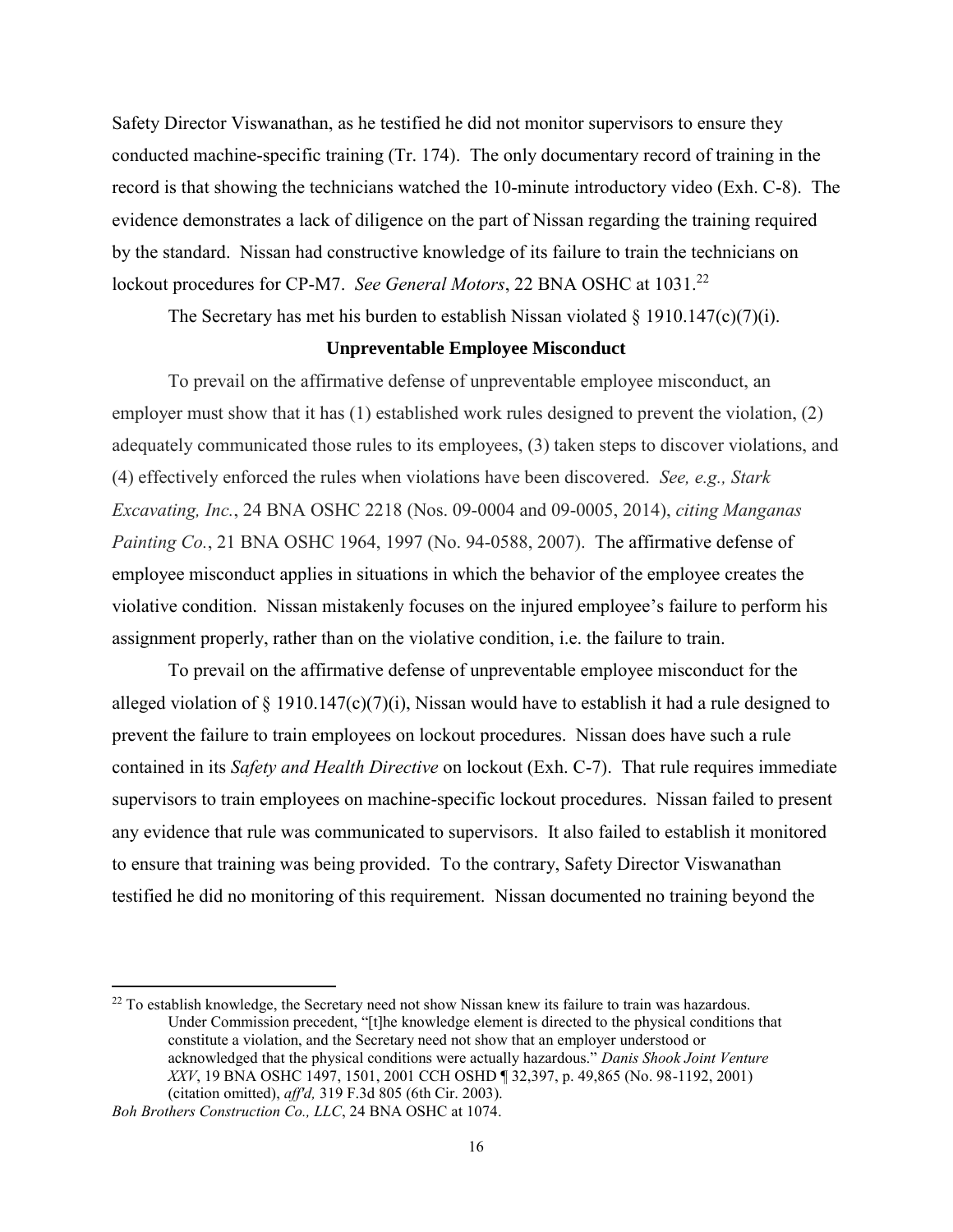initial 10-minute video containing an overview of lockout.<sup>23</sup> Nissan failed to establish it communicated its training obligations to supervisors or took steps to ensure employees were properly trained on lockout procedures applicable to their work assignments.

Nissan failed to establish the violation of  $\S$  1910.147(c)(7)(i) was the result of unpreventable employee misconduct.

### **Characterization**

The Secretary alleges the violation was serious. A violation is serious when "there is a substantial probability that death or serious physical harm could result" from the hazardous condition at issue. 29 U.S.C.  $\S 666(k)$ . The Secretary need not show that there was a substantial probability that an accident would occur; only that if an accident did occur, death or serious physical harm would result. Training employees on lockout is necessary to ensure they know how to protect themselves from exposure to unexpected startup of machinery. As demonstrated by the injured employee's partial amputation, the likely injury should an employee be in the zone of danger when the conveyor restarted unexpectedly is serious physical harm. Item 2, Citation 1, is properly characterized as a serious violation.

### **Penalty Determination**

The Secretary proposed a penalty of \$12,675.00 for Item 2, Citation 1. The Commission, in assessing an appropriate penalty, must give due consideration to the gravity of the violation and to the size, history and good faith of the employer. *See* § 17(j) of the Act. The Commission is the final arbiter of penalties. *Hern Iron Works, Inc.*, 16 BNA OSHC 1619, 1622, (No. 88- 1962, 1994), *aff'd*, 937 F.2d 612 (9th Cir. 1991) (table); *see Valdak Corp.*, 17 BNA OSHC 1135, 1138 (No. 93-0239, 1995) ("The [OSH] Act places limits for penalty amounts but places no restrictions on the Commission's authority to raise or lower penalties within those limits."), *aff'd*, 73 F.3d 1466 (8th Cir. 1996). In assessing a penalty, the Commission gives due consideration to all of the statutory factors with the gravity of the violation being the most significant. OSH Act § 17(j), 29 U.S.C. § 666(j); *Capform Inc.*, 19 BNA OSHC 1374, 1378 (No. 99-0322, 2001), *aff'd*, 34 F. App'x 152 (5th Cir. 2002) (unpublished). "Gravity is a principal factor in a penalty determination and is based on the number of employees exposed, duration of exposure,

 $^{23}$  Failure of a party to present evidence under its control raises an inference that evidence would not support its position. *Capeway Roofing Systems, Inc*., 20 BNA OSHC 1331 (No. 00-1968, 2003) (citations omitted); *see also Regina Contr. Co.*, 15 BNA OSHC 1044, 1049 ((No. 87-1309, 1991).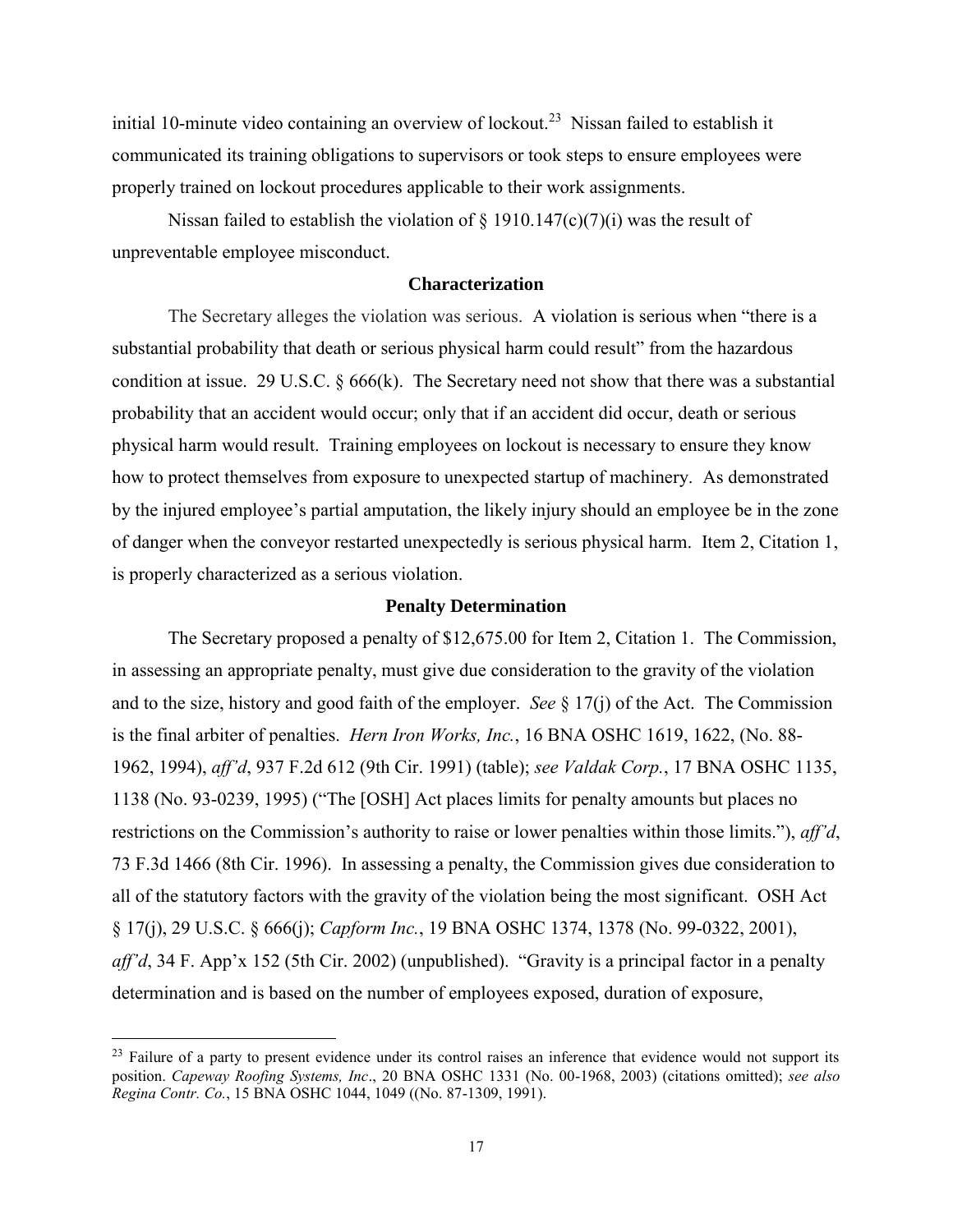likelihood of injury, and precautions taken against injury." *Siemens Energy and Automation, Inc.,* 20 BNA OSHC 2196, 2201 (No. 00-1052, 2005).

The gravity of the violation is high. Unexpected startup of the conveyor exposed the technicians to serious injury over the period required to perform the preventive maintenance inspection. Nissan failed to take precautions to ensure the technicians were protected from this hazard. The mechanic performing maintenance on the robot was unaware employees were on the mezzanine level. Neither the technicians nor their supervisor was aware the mechanic had shut down the conveyor or that he would restart it while they were inspecting CP-M7. This lack of coordination increased the likelihood of injury to the technicians, warranting a high gravity based penalty.

In assessing a penalty, I have taken into account mitigating factors. Nissan is a large employer. This facility had over 6,000 employees. Nissan is not entitled to consideration for size. CSHO Oglesby testified Nissan has received a serious citation in the past (Tr. 67). The record contains no more detail regarding Nissan's citation history. With regard to good faith, I find the serious discrepancies between Nissan's written policies regarding training and its training practices to weigh against a finding of good faith.

Based upon the forgoing considerations, a penalty of \$12,675.00 is assessed.

## **FINDINGS OF FACT AND CONCLUSIONS OF LAW**

The foregoing decision constitutes the findings of fact and conclusions of law in accordance with Rule 52(a) of the Federal Rules of Civil Procedure.